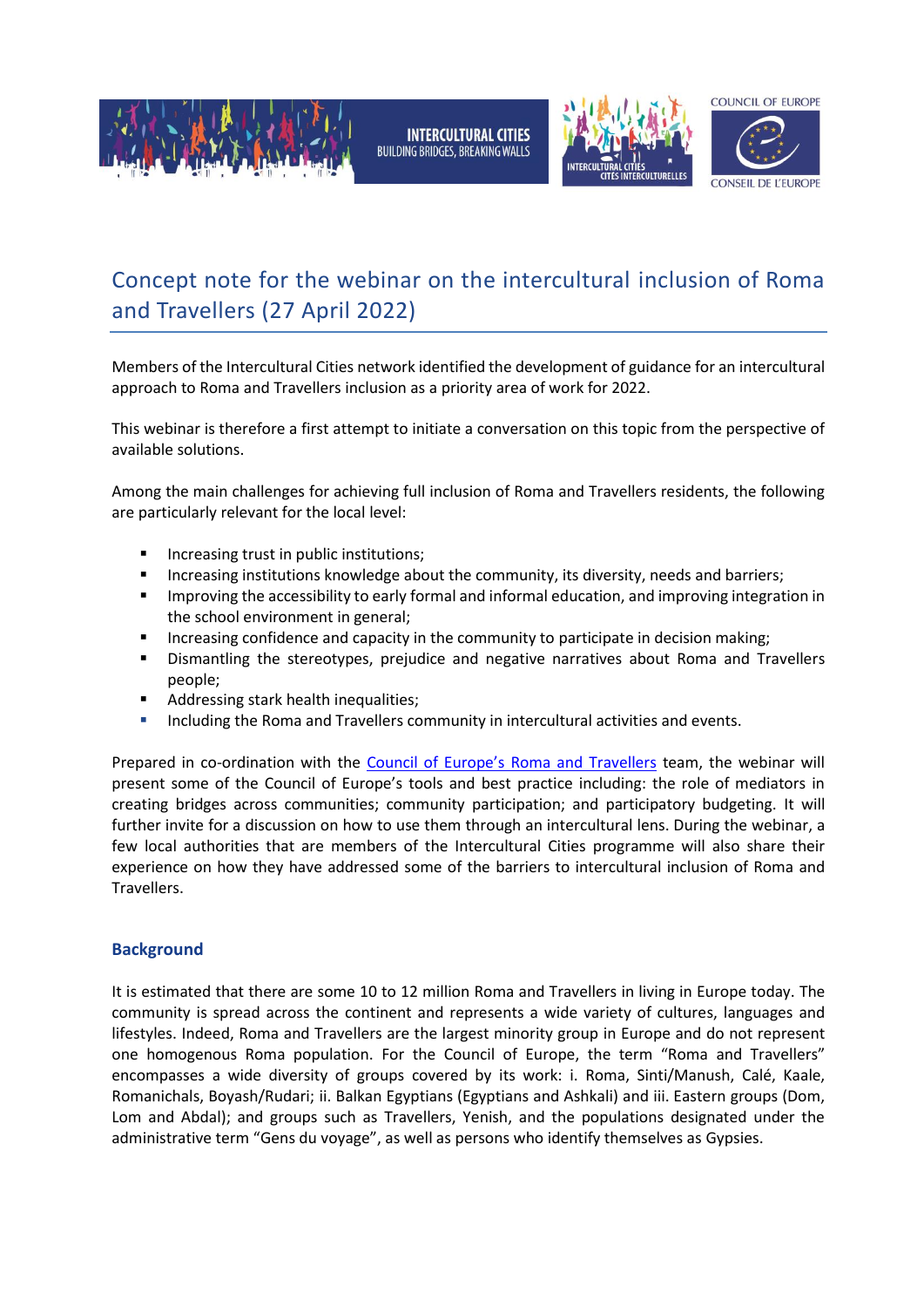The Roma and Travellers community is one of the most disadvantaged groups in Europe, facing widespread discrimination, prejudice and exclusion; however, the specific situation will vary greatly across several divides, and a tailored approach is hence needed. Reoccurring challenges for the Roma and Travellers community include widespread discrimination and lack of access to social services and rights as well as a lack inclusion at all levels of society, leading in many instances to a lack of job opportunities, poverty, and a higher level of distrust in public administration. As the majority of Roma and Travellers in Europe live in urban areas, cities are often the first authorities to be in contact with the Roma and Travellers populations and are in the best position to develop specific solutions, including through policymaking which enables access to the city for all residents and an opportunity for the city to access the valuable know-how and experience of all residents.

Cities may for example include multiple, distinct Roma and Travellers communities that have different needs, including for instance a mix of autochthonous Roma and Travellers, long-term residents and recently arrived. More recently arrived Roma and Travellers are often confronted with a language barrier and need more support to reach the public services offered to them and to gain confidence in using them, exactly as any other migrant group. However, individuals in addition often face the negative consequences of deep-rooted stereotypes that may even lead to anti-gypsyism<sup>1</sup>. An intercultural city should address all forms of discrimination and pro-actively seek solutions.

## **The Intercultural Cities approach**

-

A first step to address these challenges is the implementation of key elements of the intercultural integration model: real equality, diversity advantage, meaningful intercultural interaction, and active citizenship and participation. Translated into policy practices, these principles require local authorities to:

- o Put in place a framework of rights and responsibilities;
- o Prepare all sides to change, communicating a vision of an open city built on common principles;
- o Foster belonging and cultural reciprocity (against discrimination): setting-up spaces and opportunities for deep interaction and co-creation between people of different cultural origins and backgrounds, to build trust and realise the creative potential of diversity;
- o Acknowledge hybrid identities: embracing cultural pluralism and the complexity of identities through leadership discourse and symbolic actions;
- o Promote power-sharing: involving people of diverse origins in decision-making in urban institutions, be they political, educational, social, economic or cultural;
- o Empower the places where cultures meet and hybridise, breaking up administrative and urban silos;
- o Foster intercultural competence in public, private and civil-society organisations;
- o Anticipate, expect and manage conflicts: managing conflict positively, busting stereotypes and engaging in a debate about the impact and potential of diversity and inclusion for local development.

Through the Intercultural Cities programme, cities have proven that diversity can be managed as a resource, amplifying the social and economic benefits of heterogeneous communities and minimising

<sup>&</sup>lt;sup>1</sup> See also ECRI revised General Policy Recommendation No.13 on Combating antigypsyism and discrimination [against Roma](https://www.coe.int/web/european-commission-against-racism-and-intolerance/recommendation-no.13) - adopted on 24 June 2011 and amended on 1 December 2020.